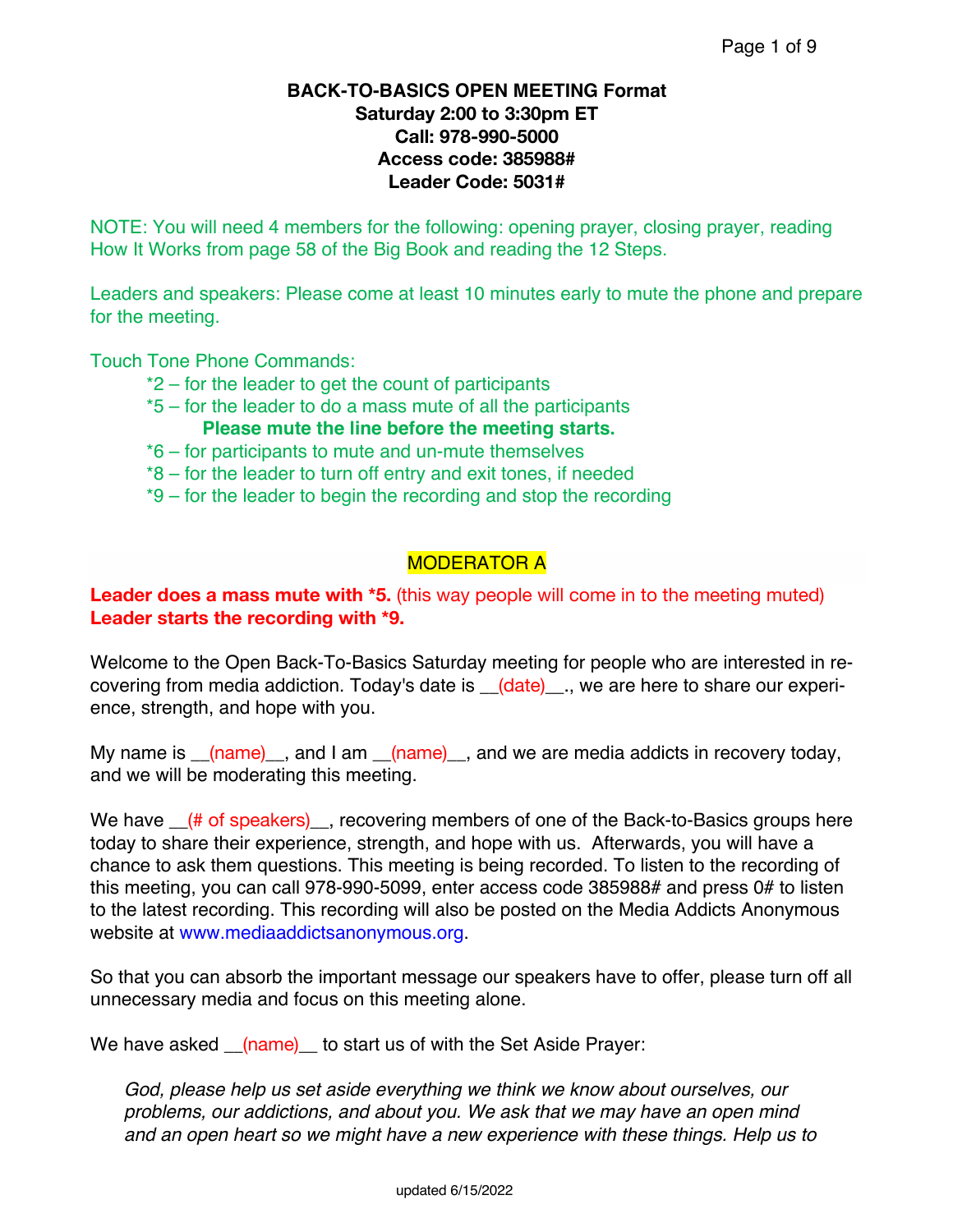*see the truth, so that we might learn to live our lives on a spiritual basis and be restored to sanity. Amen.*

## MODERATOR - B

Before we have our qualifications, let us give you a brief introduction to what we have learned about media addiction.

There are two models used for helping people with media addiction. 1) the Cognitive Behavioral model and 2) the addiction model.

The Cognitive Behavioral model focuses on changing behaviors only: here the solution is to find ways to modify your habits. If you are a moderate media user, this model most likely will work for you. Even if you are a heavy user, behavioral modifications can still be applied to your media usage.

The Big Book of Alcoholics Anonymous says that, and I will replace alcohol with media terms while reading:

"**Moderate users** have little trouble in giving up [media] entirely if they have good reason for it. They can take it or leave it alone."

"Then we have a **certain type of [compulsive media user]** [They] may have the habit badly enough to gradually impair [them] physically and mentally…If a sufficiently strong reason--ill health, falling in love, change of environment, or the warning of a doctor--becomes operative, this [individual] can also stop or moderate, although [they] may find it difficult and troublesome…"

## MODERATOR - A

The Cognitive Behavioral model may work for these first two types of media users. But there is another type that the behavioral modification has little or no affect on. That is the media addict of the hopeless variety. The Big Book authors write:

"But what about the **real [media addict]**? [They] may start off as a moderate [user]; [they] may or may not become a continuous [compulsive user]; but at some stage [in their] [media usage] career [they] begin to lose all control of [their][media] consumption, once [they] start to [binge on it]."

"Here is [the person] who has been puzzling you, especially in [their] lack of control. [They are] seldom mildly [drunk with media]. [They are] always more or less insanely drunk. [Their] disposition while using [media] resembles [their] normal nature but little. [They] may be one of the finest people in the world. Yet let [them binge watch] for a day, and [they] frequently become disgustingly, and even dangerously anti-social. [They] have a positive genius for getting [media drunk] at exactly the wrong moment, particularly when some important decision must be made or engagement kept. [They are] often perfectly sensible and well-balanced concerning everything except [media], but in that respect [they are] incredibly dishonest and selfish. [They] often possess special abilities, skills, and aptitudes, and have a promising career ahead of [them]. [They] use [their] gifts to build up a bright outlook for [their] family and [themselves],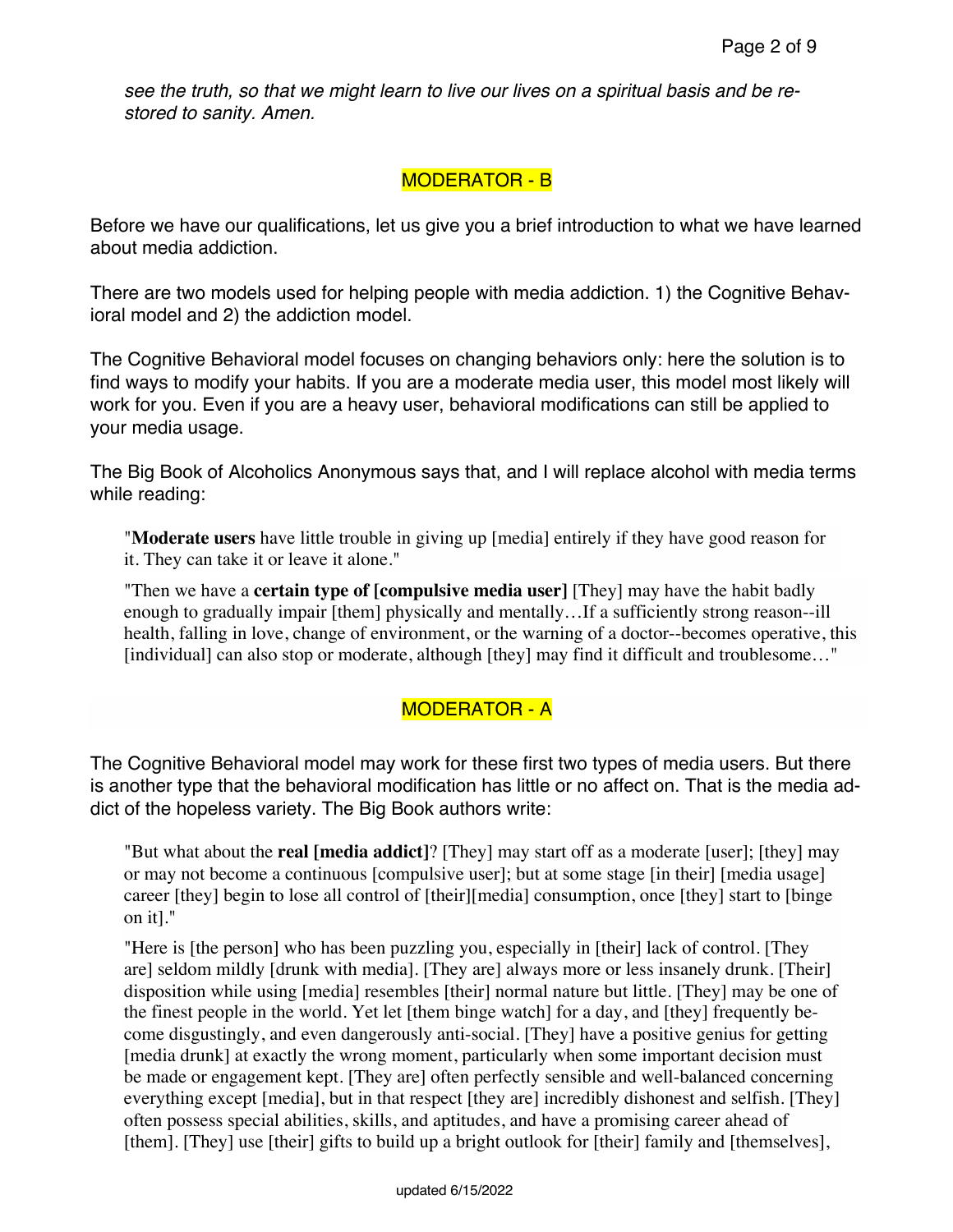and then pull the structure down on [their] heads by a senseless series of sprees. [They are individuals] who go to bed so intoxicated on [media] that [they] ought to sleep the clock around. Yet early next morning [they] search madly for [their smart phone they] misplaced the night before."

## MODERATOR - B

This third type of media addict certainly has us baffled. We have discovered that when we are dealing with media addiction we are also dealing with an illness of the body and an illness of the mind as Bill W relates to us in the Big Book. Bill's doctor, Dr. Silkworth, gave Bill the most important information an alcoholic could know at that time. Here is how two Big Book scholars, describe Dr. Silkworth's conversation with Bill W. (and again I replace "alcohol" with "media" so we can hear it from this perspective)

The doctor told him, "Bill, I do not believe that [media addiction] is a matter of willpower; I do not believe it is a matter of moral character, and I don't think sin has got anything to do with it. I believe people like you are suffering from an illness, and it seems to be a very peculiar illness; It is 2-fold: **it's an illness of the body AND an illness of the mind."** I think what has happened to people like you is you become absolutely **physically allergic** to [media]. It seems to me anytime you put any [alcoholic media] whatsoever into your system, [you] develop an **actual physical craving** which makes it virtually impossible for you to stop [using] after you have once started. Because of the **allergy** which produces **physical craving**, you will never be able to **safely [use media] again.**

You have developed what we refer to as **an obsession of the mind**. An obsession of the mind is an idea that overcomes all other ideas to the contrary. It doesn't make any difference how badly you want to stop [bingeing], from time to time your **obsession of the mind to [use your alcoholic media] will be so strong** that it will overcome any ideas not to [binge] and **your mind will actually lead you to believing** it's okay to [use your triggering media].

You [get on media], and then you'll **trigger that allergy** and be unable to stop. You can't safely [use media] because **of your body, you can't stay sober because of your mind,** therefore you've become absolutely powerless over [your alcoholic media].

So basically, an addict of this type is not able to safely use their alcoholic substances, be it food, drugs, gambling, credit cards, or media; they have lost the power of self-will to stop once they have started. "Frothy emotional appeal seldom suffices". The allergy of the mind and body kicks in for the media addict and they want more.

## MODERATOR - A

We have found that it is not that hard to stop using media for a short period of time. Most of us have been able to do that fairly successfully. The problem is, we can't say stopped.

Periods of abstinence only give us confidence that we have licked this thing. We try to be a moderate user, managing our alcoholic media with timers and action partners, but eventually we binge again, sometimes even worse than before, as by now we may have another season of our favorite TV show to binge watch.

After each failed attempt to get sober from media and stay sober we felt even more hopeless than before. We felt more helpless, yet still we tried to manage our media.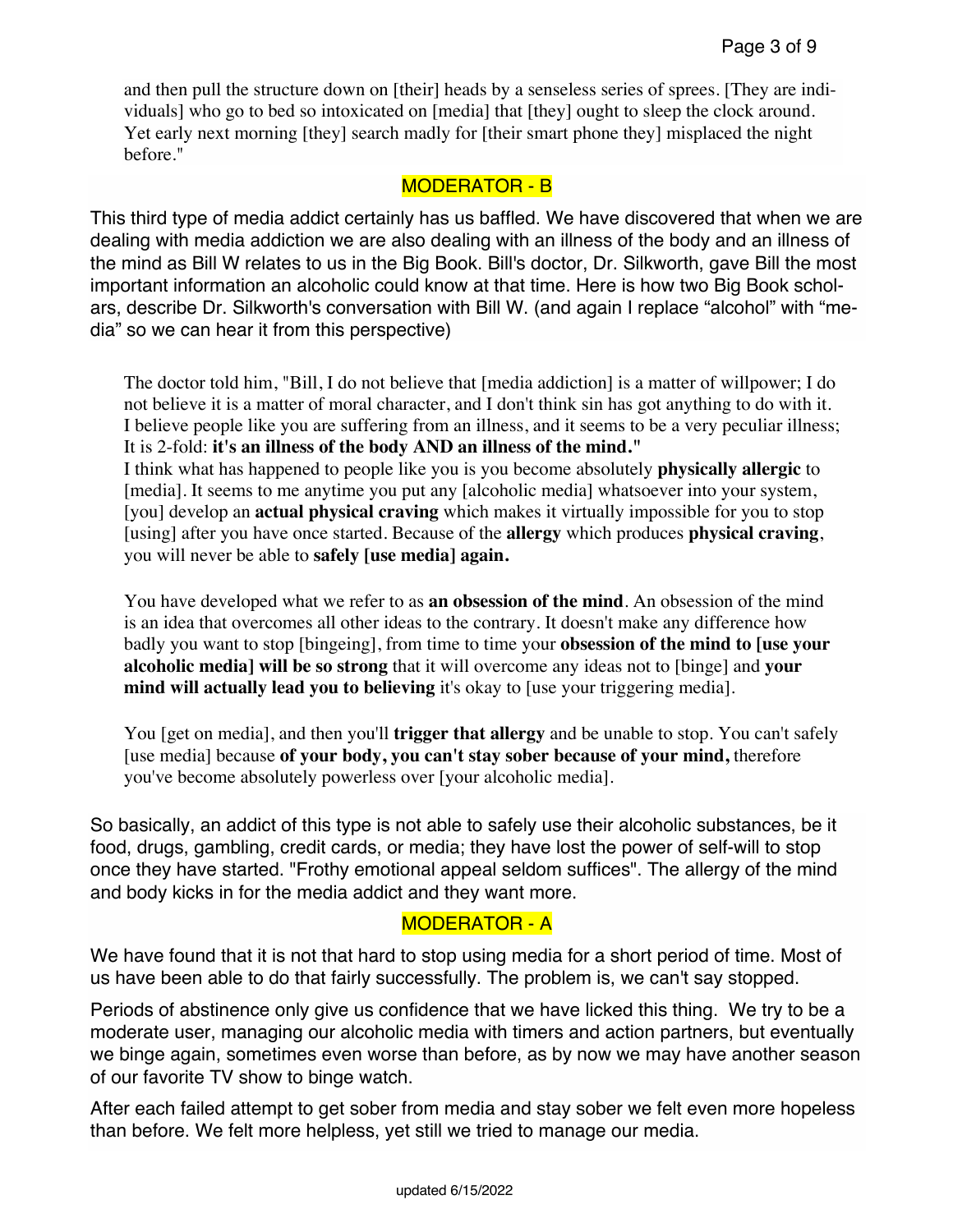Here are some things we did:

- We got rid of cable TV
- We got rid of our TV
- We unsubscribed from Netflix and Amazon Prime
- We removed YouTube from our phones and computers
- We turned our phones to black and white settings
- We set on and off timers on our phones
- We only watched on weekends
- We only watched with someone else
- We timed our alcoholic media use and bookended it
- We only read the titles on YouTube
- And more…

Many of these actions were helpful, and for a media user of the moderate variety, they could probably work. But for those of us who were true media addicts, these actions could not protect us of an inevitable slip and eventual binge. These actions did not address the real problem. When we believed we might be able to use alcoholic media again, the mental obsession kicked in. We were complying, but we were still hoping we could be normal users. We never completely surrendered. Our experience is that if you are a media addict of the hopeless variety, no matter what you do to try to manage your media, you will eventually get drunk again.

# MODERATOR – B

Here is what the Big Book concludes for us:

- "..Our personal adventures before and after make clear three pertinent ideas:
	- a) That we were [media addicts] and could not manage our own lives.
	- b) That probably no human power could have relieved our [media addiction].
	- c) That God could and would if [God] were sought."

Dr. Silkworth's description of the alcoholic also accurately describes the media addict. Please listen carefully as I read his description substituting media for alcohol. See if you can identify.

"Men and women [use electronic media] essentially because they like the effect produced by [electronic media]. The sensation is so elusive that, while they admit it is injurious, they cannot after a time differentiate the true from the false. To them, their [electronic media addicted] life seems the normal one. They are restless, irritable and discontented, unless they can again experience the sense of ease and comfort which comes at once by [watching a few videos, playing a few games, shopping online, surfing the net or losing themselves on social media], activities which they see others taking with impunity. After they have succumbed to the desire again, as so many do, and the phenomenon of craving develops, they pass through the well-known stages of a spree, emerging remorseful, with a firm resolution not to [become drunk on media] again. This is repeated over and over, and unless this person can experience an entire psychic change there is little hope of [their] recovery."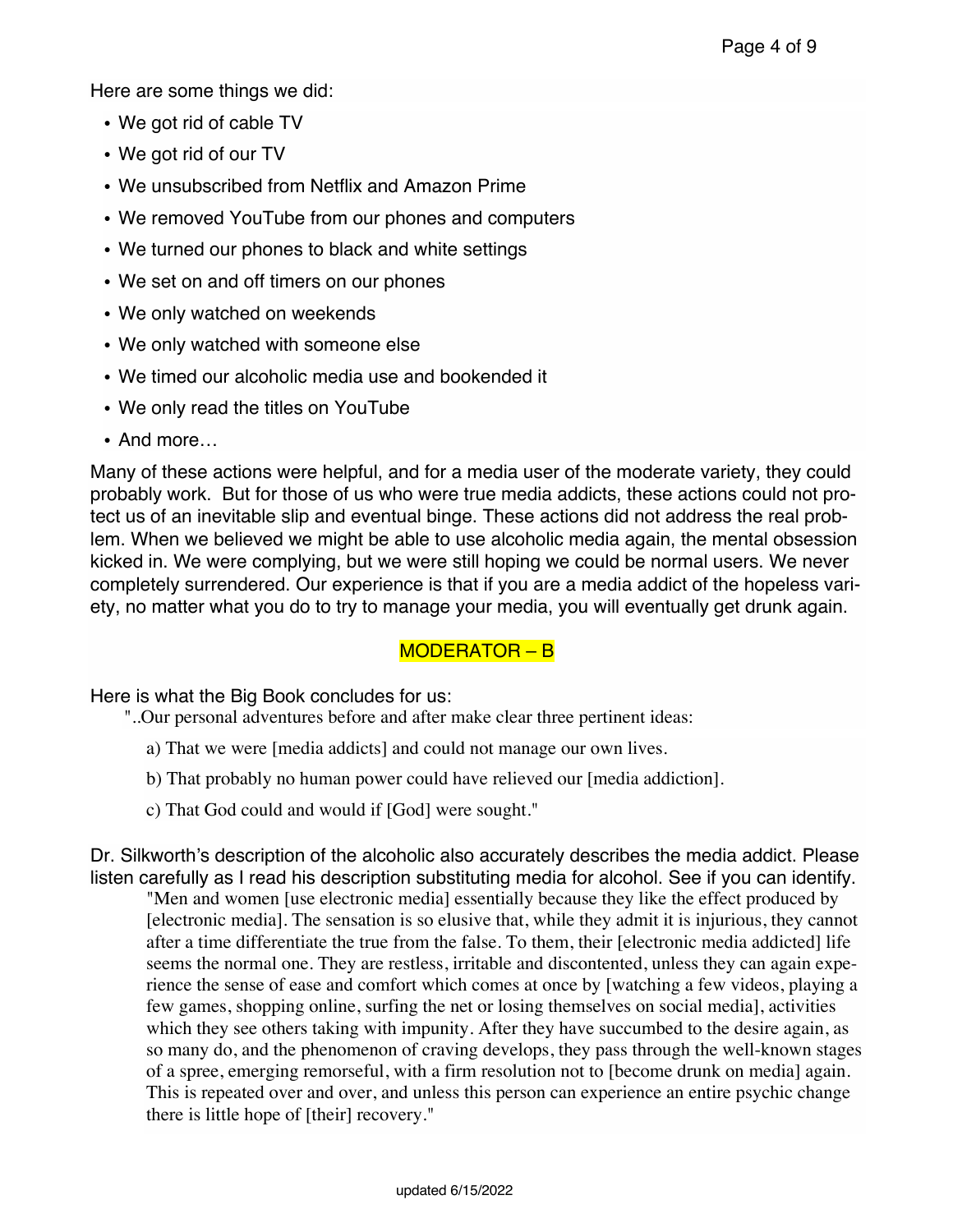When we were first confronted with the reality of our media addiction, we didn't want to believe it. When first confronted with the solution, we hoped we would be an exception. When first approaching the 12 Steps, we hoped for an easier, softer way. We hoped and we hoped, but eventually we had to become really honest with ourselves.

#### MODERATOR - A

\_\_(name)\_\_, could you up please read How It Works?

#### **HOW IT WORKS**

"Rarely have we seen a person fail who has thoroughly followed our path. Those who do not recover are people who cannot or will not completely give themselves to this simple program, usually men and women who are constitutionally incapable of being honest with themselves. There are such unfortunates. They are not at fault; they seem to have been born that way. They are naturally incapable of grasping and developing a manner of living which demands rigorous honesty. Their chances are less that average. There are those too who suffer from grave emotional and mental disorders, but many of them do recover if they have the capacity to be honest.

Our stories disclose in a general way what we used to be like, what happened, and what we are like now. If you have decided you want what we have and are willing to go to any length to get it—then you are ready to take certain steps.

At some of these we balked. We thought we could find an easier, softer way. But we could not. With all the earnestness at our command, we beg of you to be fearless and thorough from the very start. Some of us have tried to hold on to our old ideas and the result was nil until we let go absolutely.

Remember that we deal with [media addiction]—cunning, baffling, powerful! Without help it is too much for us. But there is One who has all power—that One is God. May you find [God] now!

Half measures availed us nothing. We stood at the turning point. We asked God's protection and care with complete abandon."

The authors make it very clear that in order to recover, one must completely give themselves to this simple program, be honest with themselves, and seek help from the "One who has all power." They also tell us that, although we would like to find an easier, softer way to try to conquer our media addiction, the result is nil until we surrender completely. We are dealing with an addiction that is cunning, baffling, and powerful. Only a spiritual transformation will relieve us from the media obsession and the devastation resulting from being out of control. The authors now lay out the steps we must take in order to recover.

 $(name)$ , could you please read the 12 steps:

Here are the steps we took, which are suggested as a program of recovery

- 1. We admitted we were powerless over media—that our lives had become unmanageable.
- 2. Came to believe that a Power greater than ourselves could restore us to sanity.
- 3. Made a decision to turn our will and our lives over to the care of God as we understood God.
- 4. Made a searching and fearless moral inventory of ourselves.
- 5. Admitted to God, to ourselves, and to another human being the exact nature of our wrongs.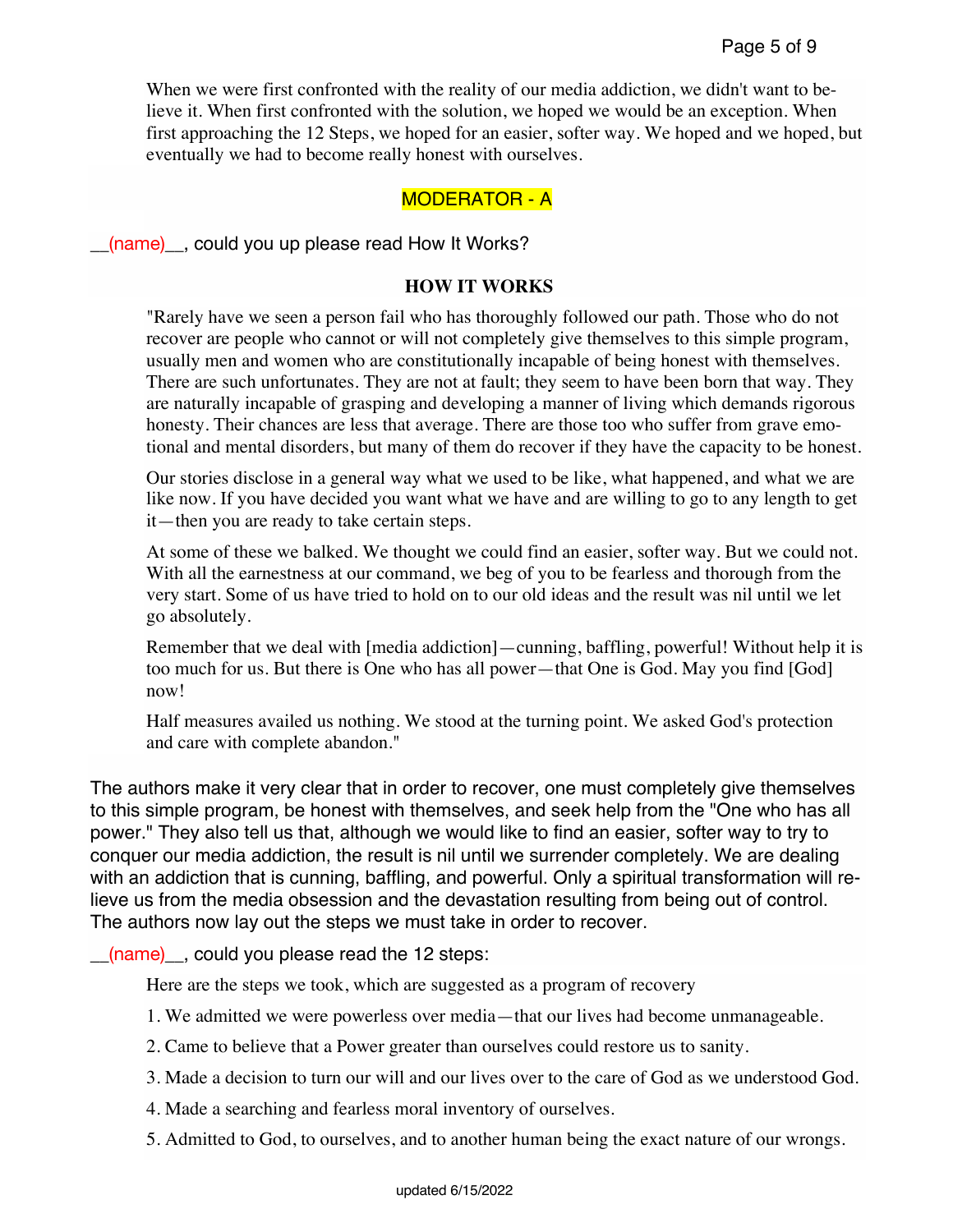6. Were entirely ready to have God remove all these defects of character.

7. Humbly asked God to remove our shortcomings.

8. Made a list of all persons we had harmed, and became willing to make amends to them all.

9. Made direct amends to such people wherever possible, except when to do so would injure them or others.

10. Continued to take personal inventory and when we were wrong promptly admitted it.

11. Sought through prayer and meditation to improve our conscious contact with God as we understood God, praying only for knowledge of God's will for us and the power to carry that out.

12. Having had a spiritual awakening as the result of these steps, we tried to carry this message to other media addicts, and to practice these principles in all our affairs.

In the first step we admitted we were powerless over our alcoholic media and that our lives had become unmanageable. This honest admission led us to acceptance. We became willing to accept our media addiction for what it was. It was an illness, not lack of self-control. Media addiction is not a moral issue.

## MODERATOR - B

Once we accepted this, we immediately began working on the causes and conditions which had brought about our need to get drunk on media. First, we had to have faith in a power greater than ourselves and believe that this power could restore us to sanity. Second, we made the decision to turn our will, our cares, and our addiction over to this Higher Power. When we did, something miraculous began to happen.

The Big Book authors state:

"And we have ceased fighting anything or anyone—even [electronic media]. For by this time sanity will have returned. We will seldom be interested in [electronic media]. If tempted, we recoil from it as from a hot flame. We react sanely and normally, and we find that this has happened automatically. We will see that our new attitude toward [media] has been given us without any thought or effort on our part. It just comes! That is the miracle of it. We are not fighting it, neither are we avoiding temptation. We feel as though we have been placed in a position of neutrality—safe and protected. We have not even sworn off. Instead, the problem has been removed. It does not exist for us. We are neither cocky nor are we afraid. That is our experience. That is how we react so long as we keep in fit spiritual condition."

The Big Book gives us "design for living" and a way to live without the need to compulsively use media.

## MODERATOR - A

We are here today to share with you our experience in taking these Twelve Steps. We believe we have found a way out of the desperate cycle of media addiction, and not only that, but we have found a way to be happy, joyous and free that doesn't include using media. We are excited to share our solution with you.

Our first speaker is (name), will you please time yourself for 10 minutes?

Our Second speaker is \_\_(name)\_, will you please time yourself for 10 minutes?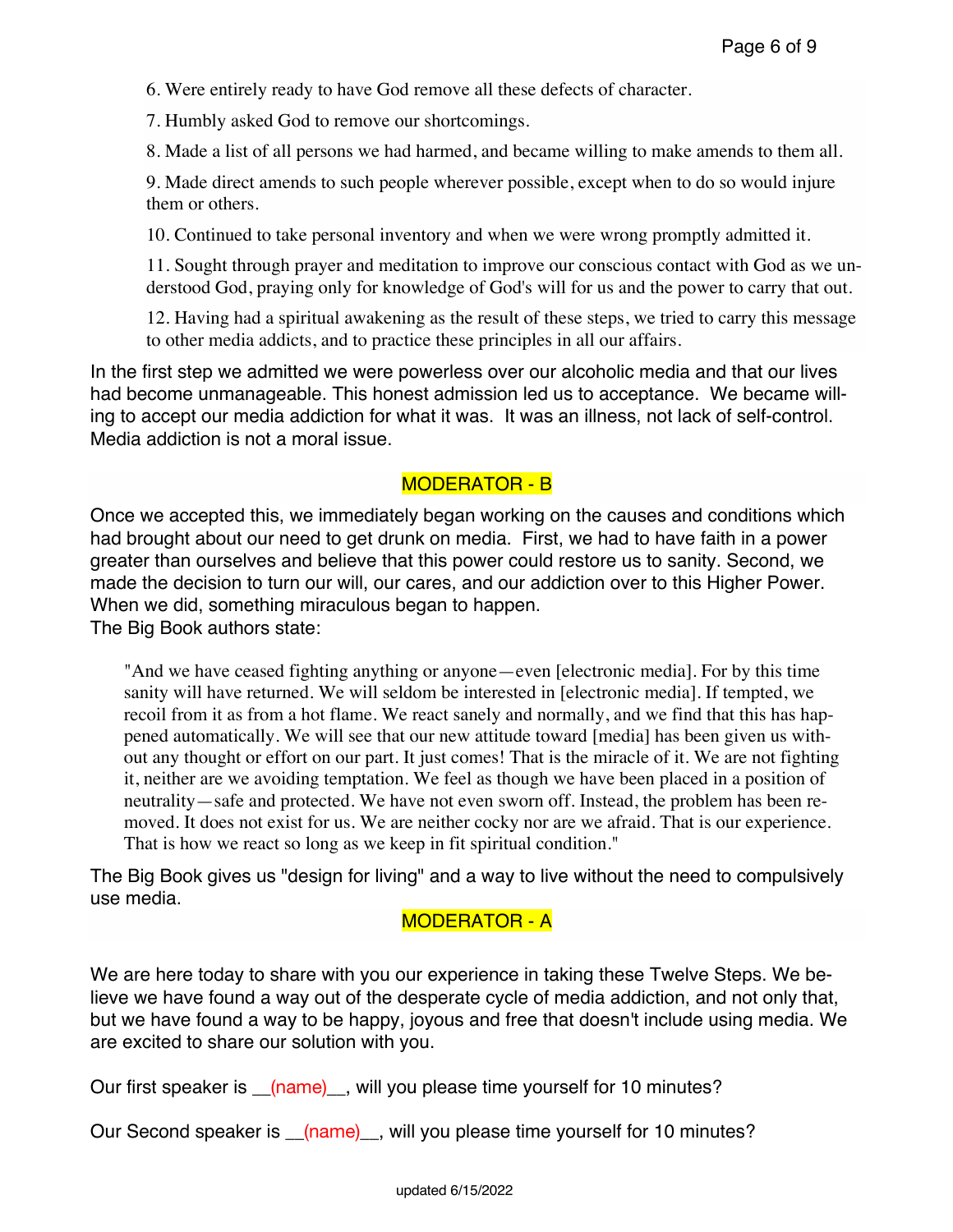Our Third speaker is \_\_(name)\_, will you please time yourself for 10 minutes?

Etc…

## *(After the qualifications)*

We will end this portion of our meeting by reading from the Big Book:

"We have been speaking to you of serious, sometimes tragic things. We have been dealing with [media addiction] in its worst aspect. But we aren't a glum lot. If newcomers could see no joy or fun in our existence, they wouldn't want it. We absolutely insist on enjoying life. We try not to indulge in cynicism over the state of the nations, nor do we carry the world's troubles on our shoulders. When we see a [person] sinking into the mire that is [media addiction], we give [them] first aid and place what we have at [their] disposal. For [their] sake, we do recount and almost relive the horrors of our past. But those of us who have tried to shoulder the entire burden and trouble of others find we are soon overcome by them."

"So, we think cheerfulness and laughter make for usefulness. Outsiders are sometimes shocked when we burst into merriment over a seemingly tragic experience out of the past. But why shouldn't we laugh? We have recovered, and have been given the power to help others.

## MODERATOR - B

Before we move on, we will pause for one minute to absorb the qualifiers' words and to connect to our Higher Powers. We invite you to feel what resonated with you in ( names) share and see where you may benefit from deeper explanation of their program of recovery. After the  $7<sup>th</sup>$  Tradition and announcements, everyone will have the opportunity to ask  $(names)$ a question.

You may begin. ( Time for 1 minute of silence)

Thank you. That's time.

### **7th Tradition and Announcements**

MAA has no dues or fees. We are self-supporting through our own contributions. Contributions can be made via PayPal on the MAA website. Please give what you can, and if you can give nothing at this time, keep coming back. You are more important than your money.

During this time slot every Saturday, we hold several different types of MAA meetings. Some Saturdays, like today, we have "Open Back-to-Basics" qualification meetings where two or more people who have finished their first month in our Back-to-Basics program speak about their experience with working all 12 steps while fasting from any unnecessary media. Other Saturdays we have "There is a Solution" qualification meetings where someone who has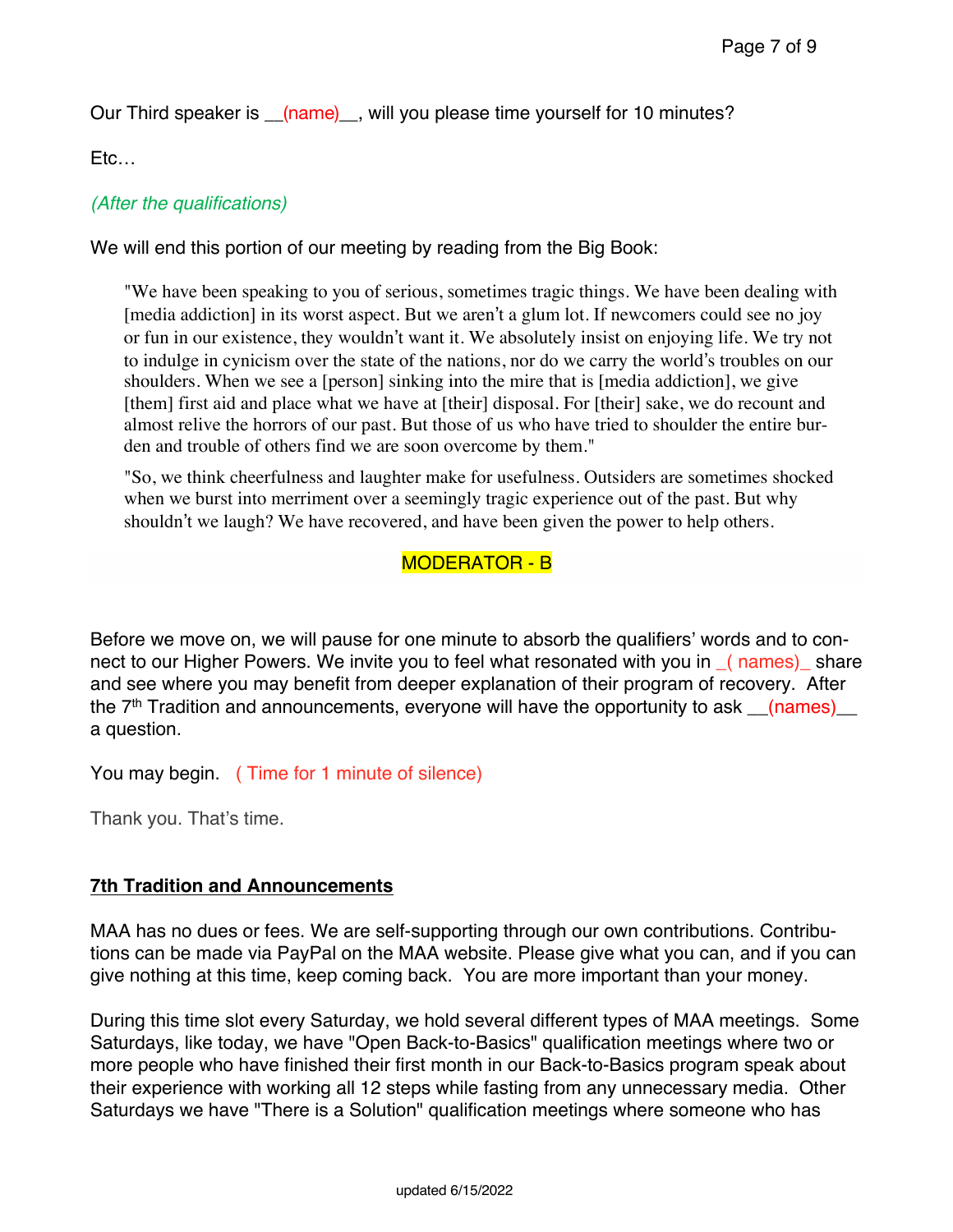been fasting in Back-to-Basics for three months shares their experience, strength, and hope as they recover from media addiction.

We have special closed Back-to-Basics groups that meet 5 times/week, fast from all unnecessary media, and work all 12 steps with group sponsors. Every month we have openings and opportunities for members to join one of these closed groups. At the end of this meeting, we will announce when those openings will occur and how to join.

We also have open Back-To-Basics groups that meet once a week and complete all 12 steps in about 4 months. Everyone is welcome to attend, whether you have never done a Back-To-Basics meeting before or you have finished the course. Everyone is invited to attend these meetings. Details can be found on the MAA website.

Back-to-Basics groups are not a part of MAA, but are an associate structure to help MAA members recover more quickly with the help of a sponsor.

Media Addicts Anonymous is a new 12-Step program. We hope you will become active in helping our membership grow by supporting all of our meetings and joining our recovery fellowship. At the end of this meeting, we will stop the recording and share phone numbers for member outreach.

## MODERATOR - A

Questions:

I will now open up the meeting for questions for our speakers. If you have a question for (names) please press \*6 and un-mute your phone. I am ready to take some names.

### Wrap Up at 3:25 ET:

That's all the time we have for questions. Thank you all for being here today. I would like to remind you that the opinions expressed here today are strictly those of the individuals who shared them. The things we have heard here are spoken in confidence and should be treated as confidential. Let there be no gossip or criticism of one another; rather, let's all reach out to each other with understanding, love, and the spirit of fellowship.

Thank you everyone for allowing us to do service today. Again, our names are  $\frac{1}{2}$  (name), and *(name)*, and we have been your moderators for this meeting today.

We will ask <u>(name)</u> to close this meeting with the serenity prayer, after which we will stop the recording and allow those who would like to give out their phone numbers to do so.

### **Stop the recording with \*9**

Ask speakers if they would like to share their phone number.

Ask if there are any newcomers who would like to introduce themselves.

Ask if anyone would like to leave their phone number for outreach.